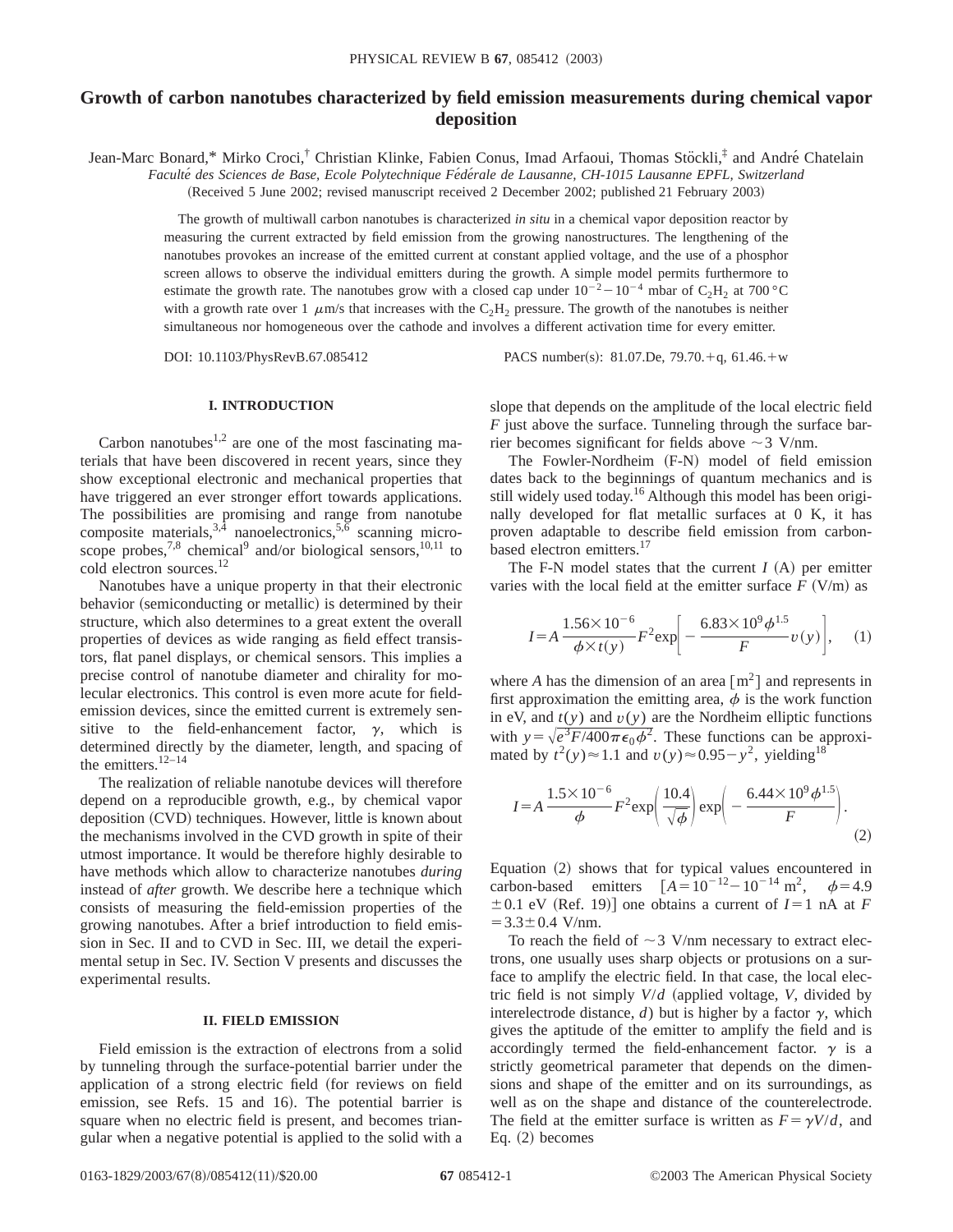

FIG. 1. (a) Schematics and (b) photograph of the experimental setup used to study the CVD growth of nanotubes by field emission. Individual emitting nanotubes are visible as single elliptical patterns on the phosphor screen in (b).

$$
I = A \frac{1.5 \times 10^{-6}}{\phi} \left(\frac{V}{d}\right)^2 \gamma^2 \exp\left(\frac{10.4}{\sqrt{\phi}}\right) \exp\left(\frac{-6.44 \times 10^9 \phi^{1.5} d}{\gamma V}\right). \tag{3}
$$

 $\gamma$  is an important parameter for field emission and can be determined from the measurements with a so-called F-N plot, where  $ln(I/V^2)$  is given versus  $1/V$ .<sup>15,16</sup> Alternatively,  $\gamma$ can be estimated from the geometry: for nanotubes, one can use the models<sup>20</sup> developed for a cylinder of height  $h$  terminated by a half sphere of radius *r* on a flat surface, which state that $^{21}$ 

$$
\gamma \approx 0.7 \times h/r \tag{4}
$$

when *h* is far smaller than the interelectrode distance.

As we will see in Sec. IV, our field-emission measurements are performed in a cylindrical geometry, as opposed to the usual plan-to-plan or plan-to-sphere configurations. The nanotubes are deposited on a wire of radius  $r_i$  which is placed at the center of a cylindrical anode of radius  $r_0$ , as shown on Fig.  $1(a)$ . We have shown that the Fowler-Nordheim model can still be used in this case, provided that the electric field is written as  $E(r) = V/[r \ln(r_0 / r_i)]$  instead of  $E=V/d$  for two planar electrodes.<sup>22</sup> This in turn implies that the interelectrode distance used in Eqs.  $(3)$  and  $(4)$  has to be taken as  $d = r_1 \ln(r_0 / r_1)$ .<sup>22,23</sup>

#### **III. CVD GROWTH OF CARBON NANOSTRUCTURES**

The growth of carbon nanotubes by CVD involves the thermal decomposition of a hydrocarbon gas at the surface of a transition-metal catalyst particle and/or at a hot filament or in a plasma. The carbon diffuses then through (or over) the particle and segregates in a  $sp<sup>2</sup>$  structure, which ultimately leads to the formation of a nanotube. Several CVD techniques have been demonstrated over the past several years. Thermal CVD is a simple pyrolysis, usually performed in a flow reactor inside a tubular oven. The CVD process can also be assisted by a hot filament (hot filament  $CVD$ ),<sup>24</sup> and/or by a microwave or rf plasma (plasma-enhanced CVD).<sup>25,26</sup> The latter two embodiments are more complicated but allow to decrease significantly the growth temperature and adjust more flexibly the reaction atmosphere.<sup>27</sup> We have demonstrated recently another variation of CVD which will be presented in more detail in the next section.

The CVD growth of carbon nanotubes is an extremely complex phenomenon in which several parameters play an important role. First, the chemical nature and composition of the carbonaceous gas phase has undoubtably an influence on the outcome of the growth, and the situation is not simple since nearly every research group uses slightly or completely different approaches (thermal, hot-filament, and plasmaassisted CVD of  $C_2H_2$ , CH<sub>4</sub>, and/or CO with often  $H_2$ and/or  $NH_3$  as dilution gases). Second, the temperature of both gas phase and substrate play a role. Third, the chemical nature of both catalyst precursor (sputtered metal thin film, metallic ions in solution, well-defined particles) and catalyst active phases (unknown at present) have an impact on the quality of the grown structures<sup>28</sup> and can be also influenced by the gas phase and/or temperature.<sup>29</sup> Finally, the particle diameter determines to a large extent (but not unequivocally) the tube diameter, and the support and support-catalyst interactions can also influence drastically the outcome of the growth.

The direct observation of CVD growth is an obvious solution to provide clues to the above questions, but it has to our knowledge been attempted only by one group. Baker *et al.* developed ''controlled atmosphere electron microscopy'' in the 1970s, where partial pressure of hydrocarbons is introduced in the column of a transmission-electron microscope equipped with a heating probe holder.<sup>30</sup> Baker *et al.* found that the diameter is controlled by the size of the catalyst particle, and that the growth rate is linear after a period of activation and remains linear until the growth stops. They also observed growth in excess of  $1-\mu m$  length at 740 °C with 3 mbar of  $C_2H_2$  and found an increase of the growth rate when the particle diameter is decreased, which points to a diffusion-controlled growth mechanism (i.e., the diffusion of  $C$  through the particle is the rate-limiting step). The growth rate they deduced with particles of 20-nm diameter is 55 nm/s. $^{30}$  The method we demonstrate in the next sections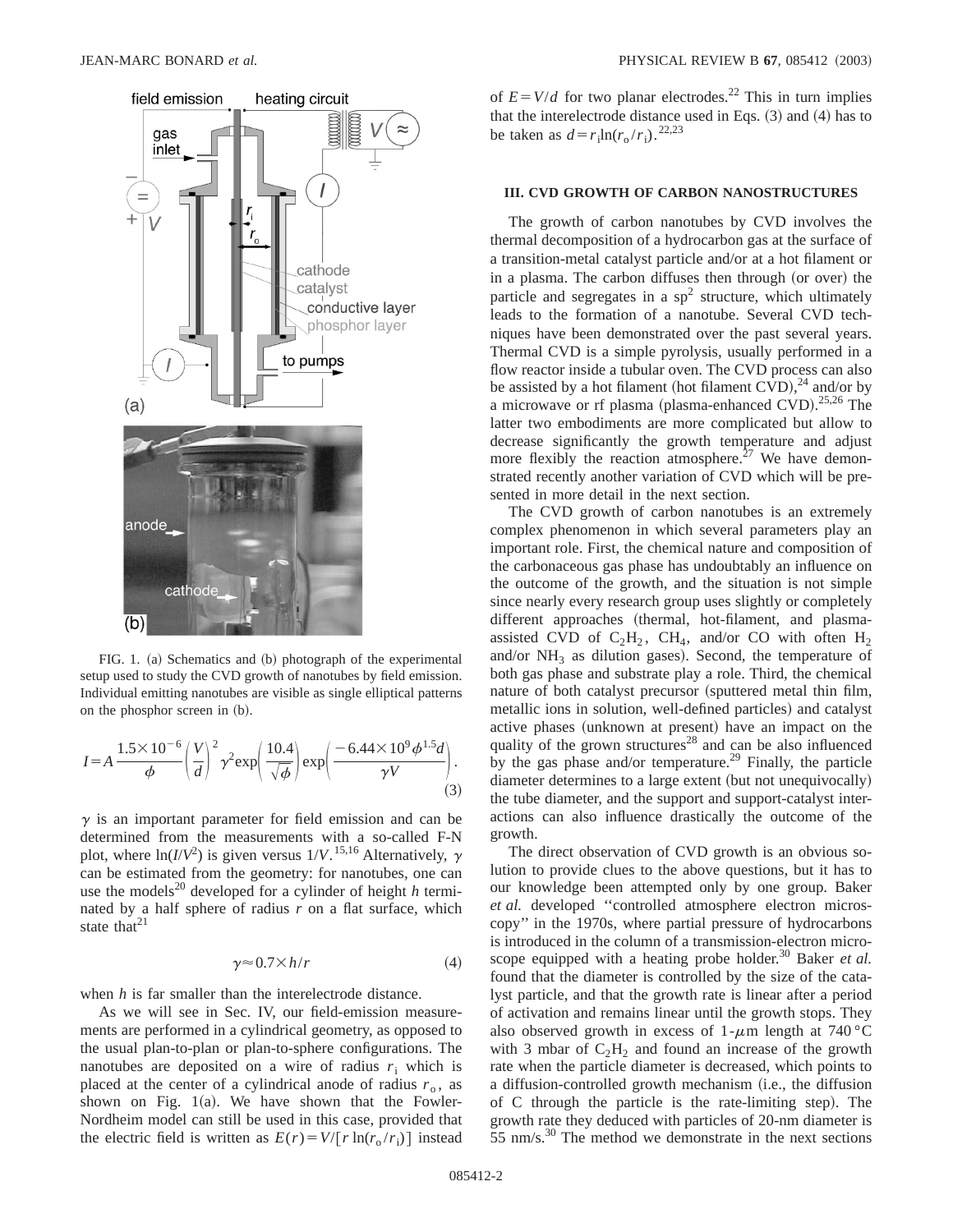uses a simpler experimental setup, is more flexible, and allows also to observe the structures during the CVD growth.

### **IV. EXPERIMENTAL SETUP**

The experimental technique we use to follow the growth of nanotubes originates from the developement of luminescent tubes based on carbon nanotube field emission.<sup>22</sup> In such elements, the cathode is a wire that supports the nanotubes and is placed in the center of symmetry of a glass tube coated with a phosphor layer that serves as anode, as in Fig. 1. In a first phase, the nanotubes were grown on the wire by thermal  $CVD$ ,<sup>22,31</sup> but the length of the cathodes was limited to  $\sim$  10 cm for usual CVD systems, since the support has to be heated homogeneously. To circumvent this problem, we developed "cold atmosphere  $CVD$ ,"  $(CACVD)$ :  $32,33$  as shown in Fig.  $1(a)$ , the growth is carried out in the final device on wires of Kanthal (an Fe-Al-Cr alloy), which allows to control the growth of nanotubes by the deposition of a catalytic solution of iron nitrate  $[Fe(NO<sub>3</sub>)<sub>3</sub> \times 9H<sub>2</sub>O]$  in ethanol. $31$  The CVD growth is activated by heating the wire resistively to typically 700 °C and introducing a hydrocarbon partial pressure in the chamber. We have shown that high quality nanotubes can be grown under  $1-400$  mbar of  $C_2H_2$ when the wire was heated to  $700\,^{\circ}\text{C}$ , on up to  $950\,^{\circ}\text{C}$  (as measured with an optical pyrometer).<sup>32</sup> It is worth noting that nanotubes grow only if a catalyst is present on the support, if the support is heated, and if a partial pressure of a hydrocarbon gas is present around the heated support. The deposition can be stopped by cooling the wire and/or removing the partial pressure of hydrocarbons through the vacuum pumps.

The configuration of CACVD as displayed in Fig. 1 allows to measure the field emission as soon as the hydrocarbon partial pressure has been evacuated by the vacuum pumps after the growth. Furthermore, the growth can be resumed directly if the field-emission performances are not satisfactory. Thereupon came the idea of combining the two distinct phases of the experiment, i.e., of performing field emission *in situ* during the growth.<sup>23</sup>

How can such a setup be used to monitor the growth of nanotubes in real time? Since the length of nanotubes increases as the growth proceeds, the field-enhancement factor,  $\gamma$ , also increases with time. Our idea was to use this fact to monitor the growth, by detecting the field-emitted current from one or an assembly of tubes *during the growth*. To this effect, two main modifications had to be carried out with respect to the usual CACVD growth setup.<sup>32</sup> First, a high voltage has to be applied during the growth, which means that the circuit used to resistively heat the support to the growth temperature has to be decoupled from the electrical ground to avoid ground loops and to maintain a low noise level during the measurements. This was done by using a transformer, with the primary loop connected to an ac voltage source and the secondary loop connected to the support, which keeps the support at a floating potential with respect to the electrical ground. A high positive voltage was applied to the anode to extract electrons and the support itself was grounded through an electrometer (Keithley 617A). The second modification enables to apply the few kV necessary to



FIG. 2. Emitted current vs time (*I*-*t*) curve for a CACVD growth carried out at 700 °C under  $10^{-3}$ -mbar C<sub>2</sub>H<sub>2</sub> introduced at  $t=0$  with 3-kV applied voltage.

reach field emission, and consists in a decrease of the  $C_2H_2$ partial pressure in the chamber during growth below  $10^{-2}$  mbar to avoid plasma discharges.

For all measurements, we used a glass tube of 21-mm inner radius with a conductive indium tin oxide (ITO) layer as the anode. The phosphor is either a NP1045 from Nichia for white light or a P22 from Osram for high intensity green light, and is deposited on the ITO layer inside the glass tube by standard techniques. The Kanthal support wires of 0.15-mm radius and 10-cm length are cleaned in acetone and ethanol before oxidation in air at  $1000\,^{\circ}$ C for 12 h.<sup>22</sup> The Fe-based catalyst [20 mM of Fe(NO<sub>3</sub>)<sub>3</sub>×9H<sub>2</sub>O in ethanol] is delivered onto the metallic wire by dipping, so that the effective length of the cathode (*i.e.*, the active part of the cathode for growth and field emission) is 5 cm, yielding an emission area of  $0.5 \text{ cm}^2$ . After evacuating the setup down to  $10^{-7}$  mbar, the wire is heated at 950 °C during 15 min as measured with an optical pyrometer. The temperature is then lowered to the growth temperature of 700 °C, a high voltage of 3 kV is applied, and a partial pressure of  $C_2H_2$  is introduced in the chamber. The growth is stopped by evacuating the hydrocarbon gas and cooling the wire.

#### **V. RESULTS AND DISCUSSION**

#### **A. Monitoring the growth of nanotube arrays**

Figure  $2(a)$  shows the outcome of a typical experiment. A potential difference of 3 kV was applied at the beginning of the experiment, and the wire was heated to  $700\degree C$  for 30 s before the  $C_2H_2$  was introduced. A field-emitted current was detected after 22 s, and increased sharply in the first three minutes of the growth. The  $C_2H_2$  was evacuated after 500 s, which induced a 20% decrease of the current while the noise level diminished by a factor of 3. The wire was cooled down at 600 s, which provoked a further decrease of the current. This decrease was reversible, since heating the wire up to the growth temperature brought the current back up to its former value (see also Fig. 5 below). We might conclude from Fig. 2 that the growth begins simultaneously for all nanotubes after a short activation time, then proceeds with a homogeneous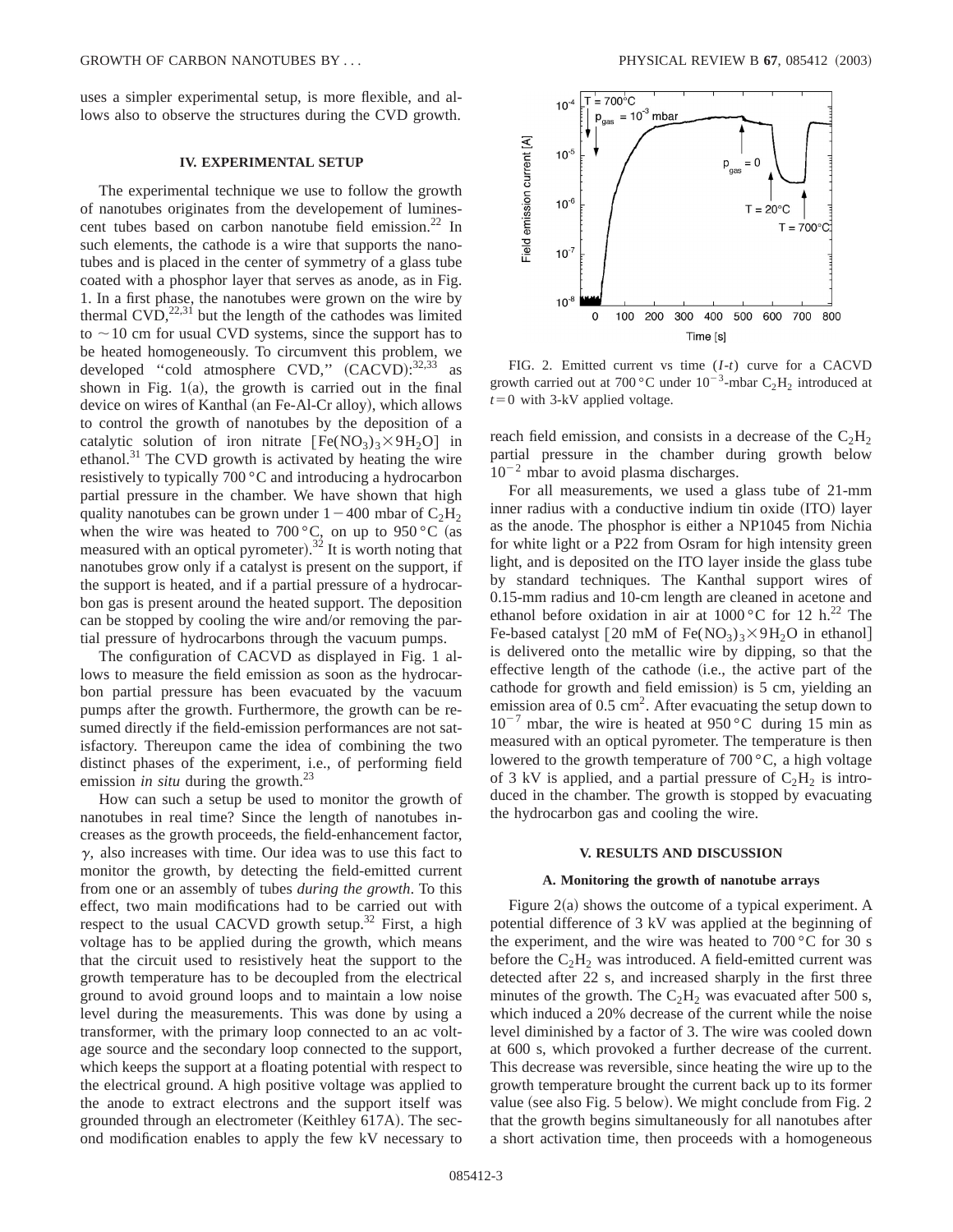

FIG. 3. (a) Scanning and (b) transmission-electron microscopy micrographs of nanotubes grown by CACVD during an experiment comparable to the one shown in Fig. 2.

lengthening that is detected by the increase in field-emission current and is interrupted after some time. Indeed, a subsequent observation of the cathodes using scanning electron microscopy (SEM) and transmission-electron microscopy (TEM), as shown in Fig. 3, reveals that well-graphitized multiwall carbon nanotubes of typically  $5-10$ -nm radius and at least  $10$ - $\mu$ m length are produced.

The configuration of the experiment (see Fig. 1) makes it possible not only to measure the emitted current, but also to visualize its spatial distribution. When a phosphor screen is used as the counterelectrode, the obtained pattern allows to identify individual emitters such as the spots visible in Fig.  $1(b)$ ] as well as infer the presence (or absence) of adsorbates. Note that this technique, field-emission microscopy (FEM), has been extensively used in the past 60 years in surface science.15,34,35

Another experiment is presented in Fig. 4, and the *I*-*t* curve is at first glance comparable to the view of Fig. 2. The video frames acquired during the growth and shown in Fig.  $4(b)$  reveal, however, that the phenomena involved are more complex than described above. First, the growth of the emitters is neither simultaneous nor homogeneous. The first nanotube is detected after  $20 s$  (unfortunately on the other side of the anode), which corresponds to the onset of the emission current. The number of emitters remains low (less than 20 over the  $0.5$ -cm<sup>2</sup> cathode) in the first phase as the current increases by four orders of magnitude. The emitter density increases then markedly from 50 s on as the current increase becomes linear, and continues to increase slightly after the maximal current is reached at 180 s.

There are a few puzzling points in the results presented in the preceding figures. First, the emission images have an elliptical shape that is always oriented with the long axis perpendicular to the axis of the cathode, which is rather unexpected. In FEM, the patterns detected on the phosphor screen correspond to a magnified image of the spatial distribution of the emitted current at the tip, since the emitted electrons follow initially the field lines just after tunneling into the vacuum.36 Since the nanotubes have a circular cross section, one usually observes a circular emission image,  $37$  a ring for an opened tube,37 well-defined two- or four-lobed patterns that correspond to adsorbates,38 or a finer structure that reflects the structural arrangement and/or electronic properties of the nanotube cap.<sup>39,40</sup> We surmise that the elliptical shape observed in Fig.  $4(b)$  is an effect of the cylin-



FIG. 4. CACVD growth carried out at  $700\degree$ C and  $10^{-4}$  mbar  $C_2H_2$  introduced at  $t=0$  under 3-kV applied voltage. (a) Emitted current vs time  $(I-t)$ , with (inset) the first 50 s; (b) video frames of one-eighth of the anode acquired during the growth (the contrast of the first frames has been enhanced). The two small points on the lower right-hand side in the first images are a reflection on the glass tube and are not related to the growth.

drical geometry. The magnification of the emission image depends on the shape of the equipotentials around the tip: the equipotentials follow closely the shape of the tube apex for an infinitely long nanotube, but show a larger radius of curvature as the length of the nanotube decreases because of shielding due to the support.<sup>21,41</sup> In our case, the shape of the equipotentials is not symmetric with respect to the axis of the nanotube. Their radius of curvature at the tip is smaller in the plane perpendicular to the wire than in the parallel direction, since the cross section of the support surface is a circle as opposed to a slab. This difference in curvature produces the elliptical shape, as the magnification is highest for the electrons emitted in the plane perpendicular to the wire and lowest in the orthogonal direction.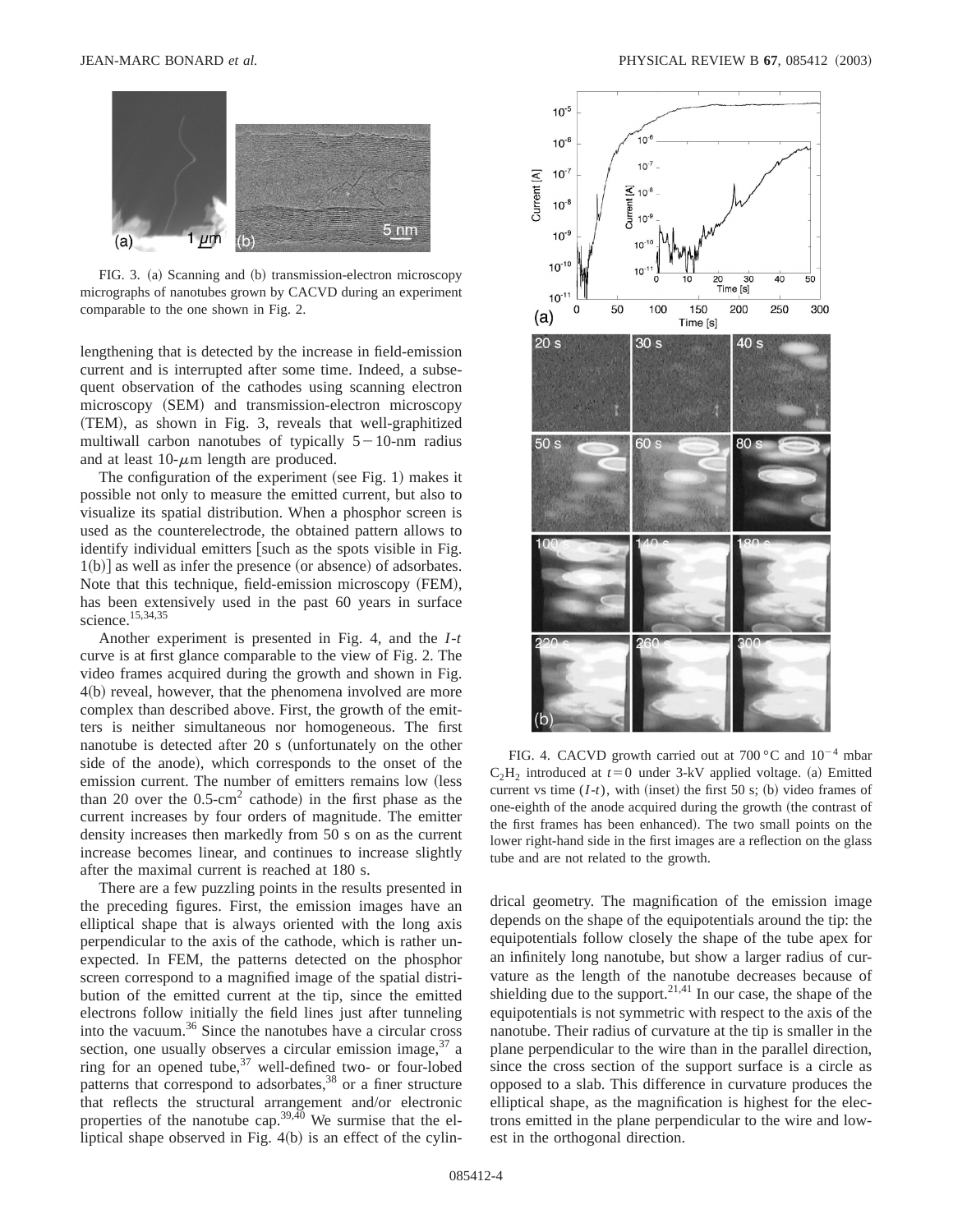Second, most emitters appear over less than 10 s, as can be seen by comparing subsequent images in Fig.  $4(b)$ , and not all of them emit over the whole duration of the experiment. For example, the two tubes that appear between 100 and  $140$  s at the bottom of the frames in Fig.  $4(b)$  disappear abruptly after 220 s. We examine this behavior in more detail in the next section.

### **B. Monitoring the growth of individual nanotubes**

Two kinds of patterns are found in the images of Fig.  $4(b)$ , namely, homogeneous spots  $(e.g., the topmost nanotube at 40$ s) and central patterns (mostly homogeneous) surrounded by a well-defined ring  $(e.g., the same tube at 50 s)$ . Growing nanotubes present a single, homogeneous spot. Since opened tubes produce rings or arcs without any central spot, $37$  this indicates clearly that the growth proceeds with a closed cap and the cap is not significantly modified during the growth. The single spot could be due either to the clean  $\text{cap}^{39}$  or to an adsorbate, $40$  but the temperature used for the growth makes the latter possibility unlikely, since most adsorbates desorb around  $600^{\circ}$ C.<sup>38</sup> It is also probable that the cap is the first part of the nanotube to be formed, as opposed to a mechanism where the cylindrical part of the tube grows with an opened end that may be closed as the growth stops. This is supported by transmission-electron microscopy observations, since the catalyst particles remain attached to the substrate in 90% of the tubes. The great majority of the nanotubes we observe, with the support, catalyst, and deposition parameters used, have therefore been obtained by ''root growth.''

After the end of the growth, we systematically observe a ring in addition to the central spot. As shown in Fig. 5, this ring appears at high temperature on all nanotubes and disappears reversibly when the nanotubes are cooled, along with a change in the current by a factor 3. Such rings have been observed on metallic emitters, as well as on single-walled nanotubes by Dean *et al.*<sup>39</sup> It is probable that this ring and the increase in current are due to thermally assisted emission. The temperature of  $700\degree C$  is usually not sufficient to induce thermoelectronic emission from materials with a work function of 5 eV. However, the field-emitted current heats the emitter resistively<sup>42</sup> and probably contributes to an increase of the temperature that is sufficient to reach the threshold of a mixed field-emission–thermoelectronic emission regime.

As we have seen in Fig. 4, the growth of most emitters is fast (typically  $10-15$  s). We have observed single nanotube growths stretching over more than 30 s, but these were exceptions. We also found that the duration of the growth was different for every nanotube, with differences of up to a factor 5. It is at present difficult to conclude if this is due to differences in growth rate or to different final lengths.

An example of a very short growth is shown in Fig. 6, and is taken from the experiment depicted in Fig. 4. The emission image is homogeneous, becomes brighter as the emitted current increases, then disappears abruptly. It appears by comparing the  $I$ - $t$  curve in the inset of Fig.  $4(a)$  with the video frames of Fig. 6, in which the apparition and increase in intensity of the emission image correspond to the sharp increase in current 24 s after introduction of the  $C_2H_2$ . Fur-



FIG. 5. (a) Emitted current versus time  $(I-t)$  for an applied voltage of  $3 \text{ kV}$  during a heating-cooling cycle, with  $(b)$  corresponding video frames acquired at 3-s intervals.

thermore, the disappearance of the emission image and the drop in emission current are simultaneous, which indicates that the event corresponds to the destruction of the emitter. We suspect that this behavior is due to the fact that the emitted current increases steadily as the growth proceeds and



FIG. 6. Video frames of a single nanotube acquired during the growth at 700 °C and  $10^{-4}$  mbar C<sub>2</sub>H<sub>2</sub> introduced at  $t=0$  under 3 kV applied voltage corresponding to the sudden increase and decrease in current shown in the inset of Figure  $4(a)$ . The interval between the frames is 0.08 s. The phosphor layer is applied in vertical bands, so that only the right half of the emission images has been detected.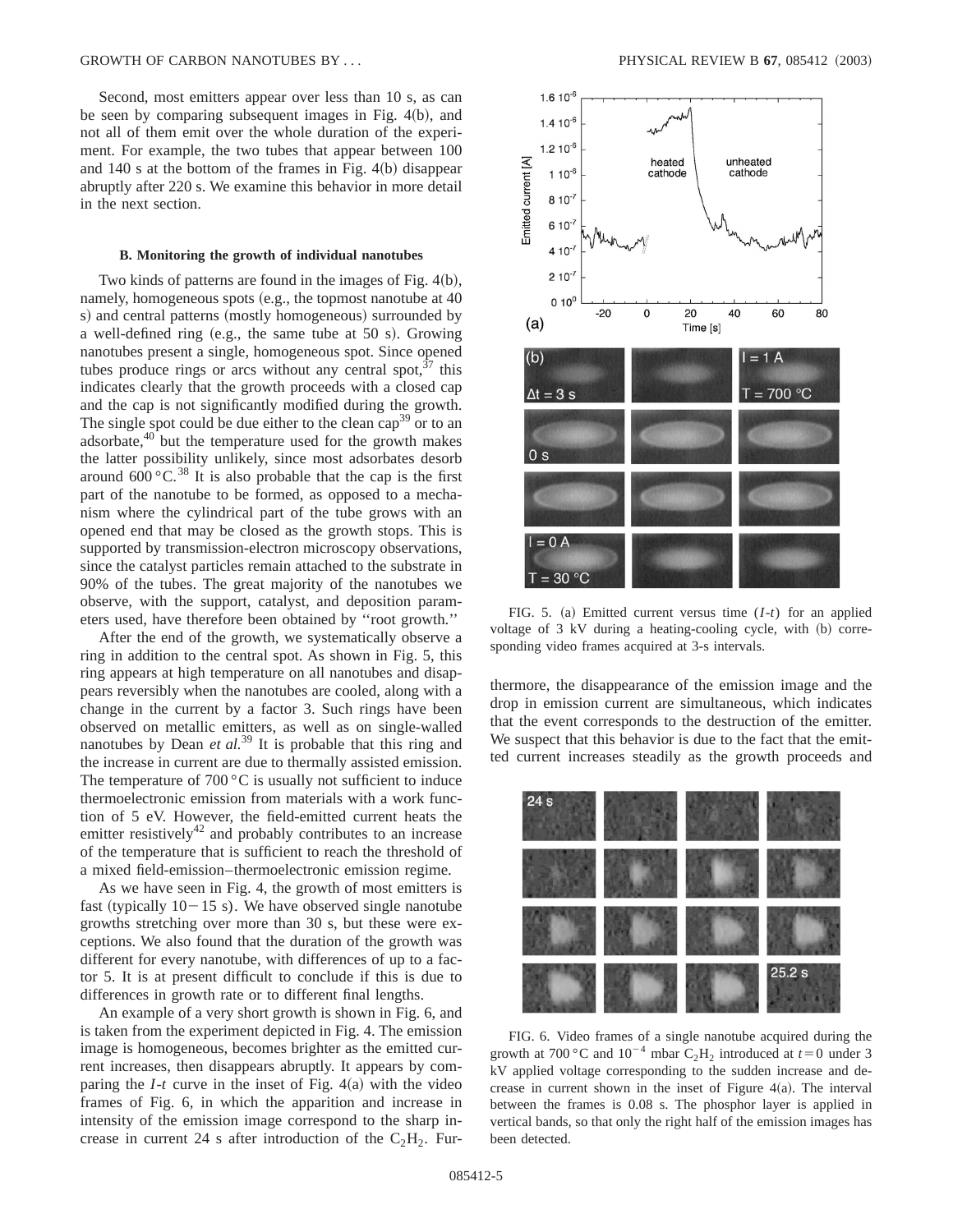

FIG. 7. Video frames showing the modification of the fieldemission pattern of an individual nanotube grown at 700 °C and  $10^{-4}$ -mbar C<sub>2</sub>H<sub>2</sub> under 3-kV applied voltage. The interval between the frames is 0.04 s.

may reach a current density that destroys the emitter.<sup>14</sup> This limit amounted to 20 nA for the nanotube shown in Fig. 6, which is readily comparable to the values obtained in measurements carried out in the scanning electron microscope on individual CVD-grown nanotubes. $4\overline{3}$  This behavior was frequently observed, since the increase in current during the first phase of the growth was not monotonous but showed a series of increases and abrupt decreases [one other example is given in Fig.  $9(b)$  below]. We estimate that about one out of eight nanotubes survive beyond 10 s of growth.

In such cases, the growth was terminated before a critical current density was reached. The mechanisms leading to the interruption of the growth are not yet clear, although they probably involve a poisoning of the catalyst,  $30$  i.e., a change in the chemical composition or crystallographic structure that diminishes its catalytic activity. The active catalytic phase is yet unknown for CVD-grown carbon nanotubes. Twenty years of research on carbon fiber CVD growth have yielded two different interpretations, namely, catalysis by metals or by carbides. Researchers studying the decomposition of  $C_2H_2$  and  $C_2H_4$ , i.e., in conditions similar to the ones used here, found that the active catalyst is the pure metal  $\lceil \text{mostly} \rceil$  $\gamma$ -Fe (fcc), but also  $\alpha$ -Fe (bcc) (Ref. 44)] or the metal oxide, and that the carbides do not catalyze the growth. It seems that the catalyst is poisoned by carbonization.<sup>45</sup> This poisoning is thought to occur when the diffusion through the particle is not sufficient to transport all the carbon atoms produced by the hydrocarbon decomposition, which leads to a decrease of the active surface area and ultimately the end of the growth.

Another class of observed effects were movements and modifications of the pattern, which appeared on some tubes after termination of the growth. An example is given in Fig. 7: the emission image is no longer homogeneous but shows a strong spot that revolves quickly (clockwise in the case of Fig. 7) around the circumference of the pattern. These movements were always fast, and random in speed and direction (halts and inversions were frequent). These phenomena could be due to structural rearrangements or modifications of the nanotube cap, $46$  or to adsorbate movement. The former possibility is more likely, since the emitters were heated at high temperature and patterns typical of adsorbates<sup>15,38,40</sup> were not observed on cathodes during or immediately after growth. Conversely, adsorbates were detected on ''old'' cathodes, e.g., after a prolonged time in vacuum at room temperature or after exposition to the ambient atmosphere.



FIG. 8. Video frames acquired during the growth of nanotubes at 700 °C and  $10^{-4}$ -mbar C<sub>2</sub>H<sub>2</sub> under 3-kV applied voltage. The time elapsed since the first frame is indicated.

Finally, we also observed behaviors that did not compare with those described above. An example is shown in Fig. 8, where patterns appear and disappear in less than 0.04 s. Usually, a pattern appears gradually when the nanotube is growing, and disappears abruptly as the intensity increases in the case of a destruction during the growth. Both occurrences are abrupt in Fig. 8, and we suggest that these events arise because of modifications of the surroundings of the emitters, and not modifications of the emitters themselves. Field emission is extremely sensitive to the applied field, and therefore to both applied voltage and field-enhancement factors. The latter parameter is critically influenced by the diameter and length of the nanotubes, but also by the spacing between the nanotubes, $47$  and more generally by the presence or absence of neighboring tubes. The disappearance of an emitting nanotube (last frame of Fig.  $8$ ) can simply be due to another nanotube that grows in its immediate vicinity and shields the applied field, thereby decreasing the field enhancement and therefore the emitted current. As the emitted current increases nonlinearly with the field, small changes in  $\gamma$  can provoke huge variation in the current and hence the abrupt disappearance of an emitter. Another possibility is the adsorption or desorbtion of molecules which modify the electronic structure of the emitting states. Sudden apparitions  $(such as in the second frame of Fig. 8) probably occur due to$ similar reasons.

#### **C. Estimating the growth rate**

The growth rate is a crucial parameter to control the length of the nanotubes, and is a parameter on which the available information is scarce. For plasma-enhanced CVD of  $C_2H_2$ :NH<sub>3</sub>, values of 8–16 nm/s (2-mbar gas pressure,  $750 \degree C$ <sup>48</sup> and 100 nm/s (20 mbar, 825 °C) (Ref. 49) have been determined, but in both cases for large diameter nanotubes  $(40 \text{ nm})$  and in a reaction atmosphere that contained atomic hydrogen, which means that the structures resulted from a balance between CVD growth and reactive etching by the hydrogen. In thermal CVD where no atomic hydrogen is present, we inferred a growth rate of at least 150 nm/s from 10- $\mu$ m-long nanotubes that grew in 1-min deposition.<sup>50</sup> In all these studies, the nanotube films were examined *after* the growth, and the growth rates were extracted by dividing the increase in length of the nanotubes by the difference in growth time between two different samples. The estimated growth rate is therefore only a lower limit, since it was impossible to conclude whether the growth of a nanotube oc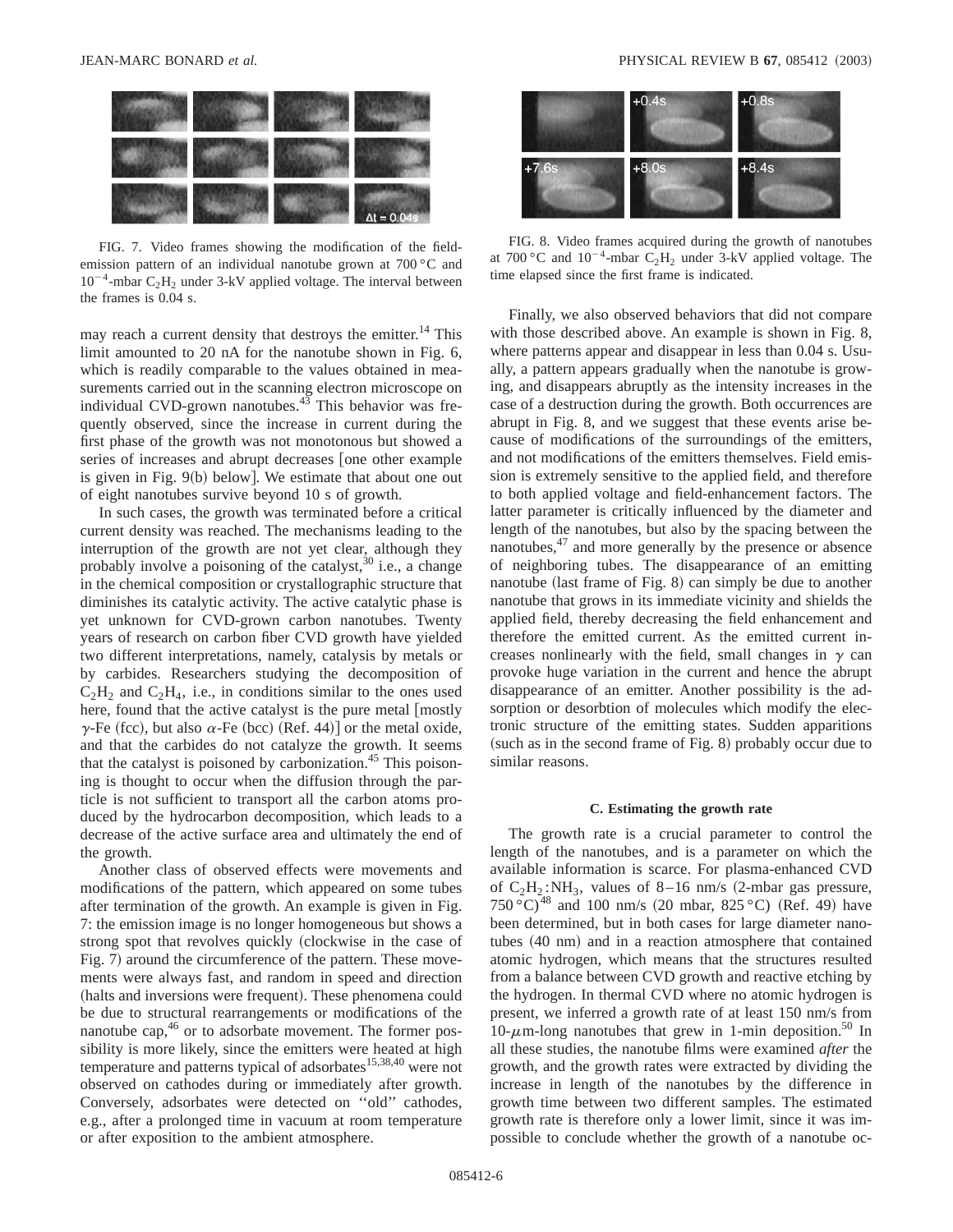curs over the whole time of exposition to the hydrocarbon gas, or only over a far shorter time scale.

The only studies in which the growth rate has been determined by direct observation have been performed by Baker *et al.* The length of filaments grown by CVD of  $C_2H_2$  over Fe catalysts increased linearly after a period of initiation of a few seconds until the termination of the growth through poisoning of the catalyst after typically  $60 \text{ s}^{30}$ . The growth rate increased with decreasing catalyst particle (and filament) diameter, with a maximal growth rate of 65 nm/s for 20-nmdiameter filaments.<sup>30</sup> Finally, growth rates of nearly 3  $\mu$ m/s were observed for PtFe catalysts.<sup>51</sup>

Our results suggest clearly that the growth rate of the emitters is quite high: we estimate the growth time for most nanotubes in Fig. 4 to be  $10-20$  s, with even much shorter duration some exceptional cases as in Fig. 6. Since the final length of the nanotubes is of at least 10  $\mu$ m as estimated by SEM and TEM, the actual growth rate is probably on the order of  $0.5-1$   $\mu$ m/s.

We estimate in the following the growth rate directly from the  $I-t$  curve. Equation  $(4)$  shows that the field enhancement depends linearly on the length of the emitter. If we assume, as for carbon filaments, $30$  that the growth rate is constant and hence the length increases linearly, then the fieldenhancement factor will also increase linearly with time. We write therefore that the field enhancement factor increases as  $\gamma(t) = \Gamma(t - \Delta t)$ , where  $\Gamma$  is the rate of increase of  $\gamma$  and  $\Delta t$ is the activation time. We then introduce this dependence in the Fowler-Nordheim law in Eq.  $(3)$ , and obtain the following expression for *I*:

$$
I = A \frac{1.5 \times 10^{-6}}{\phi} \left(\frac{V}{d}\right)^2 \left[\Gamma(t - \Delta t)\right]^2 \exp\left(\frac{10.4}{\sqrt{\phi}}\right)
$$

$$
\times \exp\left[\frac{-6.44 \times 10^9 \phi^{1.5} d}{\Gamma(t - \Delta t)V}\right].
$$
 (5)

We take in the following  $\phi=5$  eV for the work function, which is a good approximation for carbon nanotubes.<sup>17,52</sup> *V* is constant during the experiment (usually,  $V=3$  kV) and *d*  $= r_i \ln(r_0/r_i) = 0.75$  mm in our case  $(r_0 = 21$  mm,  $r_i$  $=0.15$  mm).<sup>22</sup> Equation (5) therefore gives us a *I* versus *t* dependence with A,  $\Gamma$ , and  $\Delta t$  as variables. We estimate these parameters by fitting the experimental *I*-*t* curves with Eq.  $(5)$  using the package NONLINEARFIT of the Software Mathematica version 4.1 from Wolfram Research Incorporated.56 The consistency of the results was checked by performing the fitting over different portions of the same *I*-*t* curve, and deviations of 10% were found for  $\Gamma$ .  $\Delta t$  was forced to equal 0 when the fitting yielded a negative value.

We display in Fig. 9 two examples of fitting Eq.  $(5)$  to experimental *I*-*t* curves for a growth over the whole cathode [Fig.  $9(a)$ ] and an event related to the growth and subsequent destruction of an individual tube [Fig.  $9(b)$ ]. For the whole growth of Fig. 9(a), we obtained  $\Gamma = 200 \text{ s}^{-1}$  and  $\Delta t$ = 11 s, and  $\Gamma$  = 720 s<sup>-1</sup> and  $\Delta t$  = 13 s for Fig. 9(b). Our simple model fits well the experimental data from the beginning of the increase in current over more than four orders of magnitude. The experimental behavior deviates from the model when individual tubes are destroyed by high current densities, or, for measurements taken over the whole cathode, when the growth of the first emitters has been interrupted and subsequently growing nanotubes contribute only to a linear increase of the current. The field-enhancement factors of the fully grown nanotubes deduced from the fits,  $\gamma$ =8125 for Fig. 9(a) and  $\gamma$ =5500 for Fig. 9(b), correspond well to the field enhancement factors deduced from F-N plots acquired after the growth (not shown here<sup>22</sup>).

Interestingly, the results indicate in both cases an activation time of  $\sim$  10 s. The very beginning of the growth cannot be observed in our measurements since the emitted current is below the noise level in the first  $3-8$  s of the growth. To observe the very beginning of the growth, one should apply a sufficiently high voltage to observe field emission from the support, which means, however, that the growing emitters are likely to be destroyed after shorter durations.

Similar results were obtained for the experiments with activation times below 15 s and  $\Gamma$  between 135 and 1130  $s^{-1}$  for the whole *I-t* curves: the other examples shown here yielded  $\Gamma = 170 \text{ s}^{-1}$  and  $\Delta t \approx 0 \text{ s}$  for Fig. 2, and  $\Gamma$ 



FIG. 9. Emitted current vs time  $(I-t)$  curves (plain lines) and corresponding fits to Eq.  $(5)$  (dotted lines) along with the fieldenhancement factor (dash-dotted lines) for growth carried out at 700 °C with (a)  $10^{-3}$ -mbar and (b)  $10^{-4}$ -mbar C<sub>2</sub>H<sub>2</sub> introduced at  $t=0$  under 3-kV applied voltage. The fitting has been done in  $(a)$ for the whole growth and in (b) for a single tube event similar to the one shown in Fig. 6.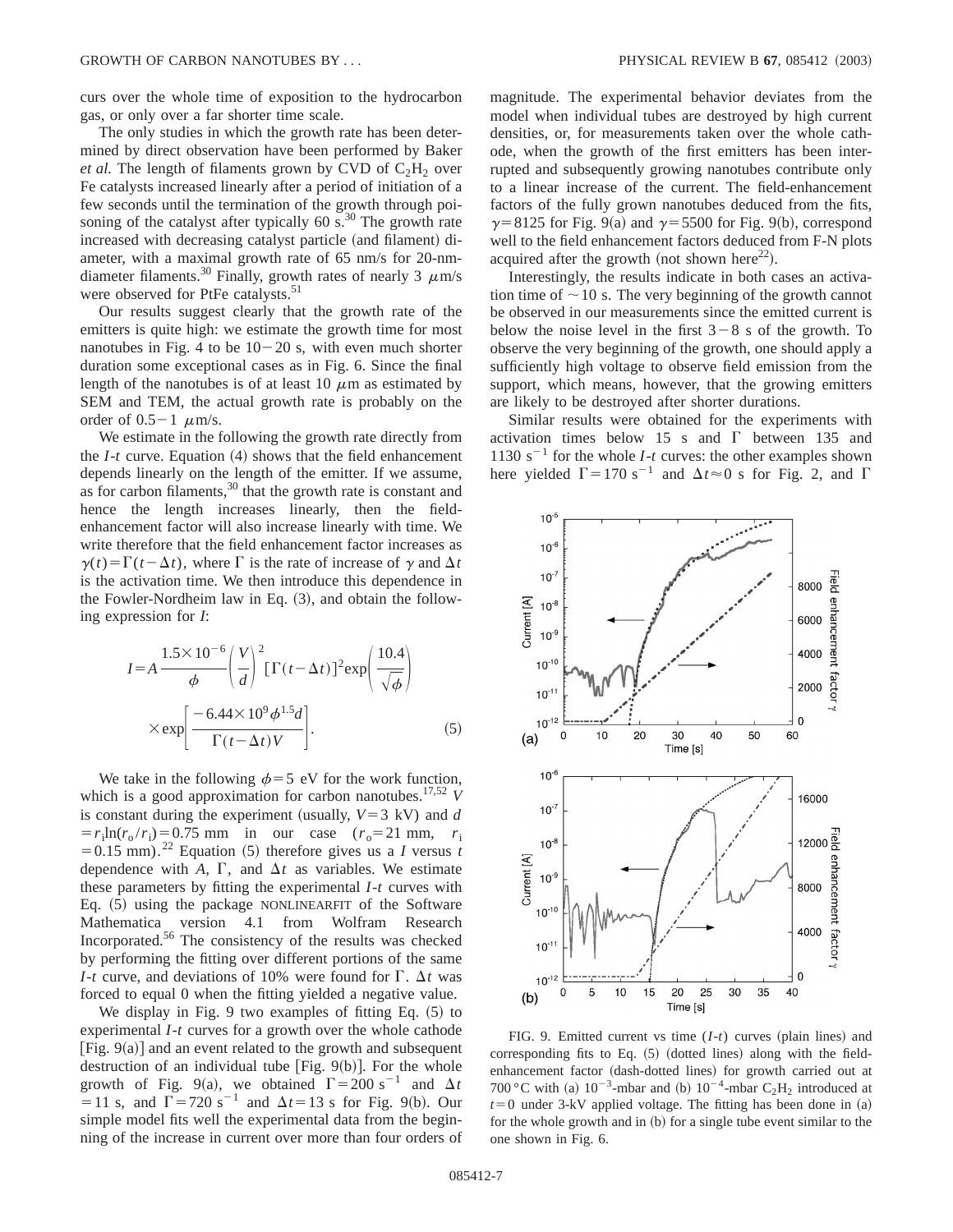=270 s<sup>-1</sup> and  $\Delta t \approx 0$  s for Fig. 4. For events that can be traced back to single tubes such as the one shown in Fig. 6,  $\Gamma$  varied between 130 and 720 s<sup>-1</sup>, with field-enhancement factors that amounted to  $2000 - 8000$  just before the destruction of the emitter.

Fitting Eq.  $(5)$  to the measurements yields the rate of increase of  $\gamma$ , and not directly the growth rate. To relate  $\Gamma$  to the growth rate, we need an analytical expression for  $\gamma$ . For planar geometry, Eq. (4) states that  $\gamma \approx 0.7 \times h/r$ .<sup>21,14</sup> However, this expression will overestimate the growth rate in cylindrical geometry, since  $\gamma$  is higher than in the planar case with the same *h* and *r*. We therefore obtain an upper limit for the growth rate, with further uncertainty since the radius of the nanotubes has to be estimated and probably varies from one emitter to the next. If we take  $r=5$  nm as suggested by Fig. 3, we obtain growth rates of 0.95 to 8  $\mu$ m/s for the whole growth, and 0.9 to 5  $\mu$ m/s for the individual tubes. This estimate yields nanotube lengths in excess of 10  $\mu$ m for the fully grown nanotubes, which corresponds to the SEM and TEM observations.

These estimates are considerably higher than the rare reliable values published in the literature (see above and Refs. 48, 49, and 30). One significant difference is that the growth is carried out with an applied electric field which causes variations in the growth process. On one hand, some setups for hot-filament CVD (Ref. 54) use an electric field to promote the growth, and the electric field is naturally present in plasma-assisted CVD.<sup>55</sup> A field has also been used in thermal  $CVD$  (Ref. 53) to control the direction of growth and align nanotubes, e.g., between two electrodes. It is also well known that nanotubes react strongly to an applied field, resulting in an alignment perpendicular to the substrate for low applied voltages.<sup>14</sup> On the other hand, Bower *et al.* found a 40-times higher growth rate on the same sample with plasma-enhanced (applied field) as opposed to thermal CVD (no applied field), which could be due to the difference in the composition of the reaction atmosphere. In our case, we found that the voltages needed to reach a given current density were far higher without applied field during CACVD growth as compared to the conditions described in this study.

The partial pressure of  $C_2H_2$  used in this study was varied between  $10^{-4}$  and  $10^{-2}$  mbar, which are, respectively, the lower limit for growing nanotubes and the higher limit for applying the high voltage and not initiating a discharge. We found variations of the growth rate and activation time, but the spread in the values is quite large, and it is probable that other parameters (especially regarding the preparation of the catalyst) play an important role in the growth. It is difficult to assess precisely the activation time of the catalyst, since we cannot observe the very beginning of the growth and are able to detect a current only for nanotubes that have at least  $\gamma$  $\geq$  2000. It seems nevertheless that the time between the introduction of the  $C_2H_2$  and the first detected increase in current decreases with increasing pressure from  $10-126$  s down to  $10-12$  s. The time between the beginning of the growth and the saturation also decreases markedly with increasing pressure, even if there are large variations from one experiment to the next.



FIG. 10. Rate of increase of the field-enhancement factor,  $\Gamma$ , as a function of  $C_2H_2$  pressure, as determined by fitting Eq. (5) to the *I*-*t* curves.

Figure 10 shows the influence of the pressure on  $\Gamma$ . The average growth rate increases with the pressure from  $\Gamma$ = 210 to 520 and 660 s<sup>-1</sup> for  $10^{-4}$ ,  $10^{-3}$ , and  $10^{-2}$  mbar, respectively. This corresponds to maximal growth rates (*r*  $=$  5 nm) of 1.5, 3.7, and 4.7  $\mu$ m/s. We consider the implications of these high growth rates by taking as an example a rate of 1  $\mu$ m/s. A multiwall nanotube has essentially the same density as turbostratic graphite, which means that a nanotube of length *h*, with inner and outer radi  $r_{\text{in}}$  and  $r_{\text{out}}$ , will weigh  $m = \rho \pi (r_{\text{out}}^2 - r_{\text{in}}^2) h$  where  $\rho = 2.25 \text{ kg/dm}^3$  is the density of graphite. Conversely, the nanotube will be composed of  $m \times N_A / m_M = \rho \pi (r_{out}^2 - r_{in}^2) h N_A / m_M$  carbon atoms, where  $m_M$ =0.012 kg/mol is the molar mass of carbon and  $N_A = 6.023 \times 10^{23}$  mol<sup>-1</sup> is Avogadro's number. A nanotube of  $r_{\text{in}}$ =2.5 nm,  $r_{\text{out}}$ =5 nm [cf. Fig. 3(b)] therefore weighs 0.13 fg per  $\mu$ m and is composed of 6.7 million C atoms per  $\mu$ m. This means that at least 3.35 million C<sub>2</sub>H<sub>2</sub> molecules  $(5.5 \times 10^{-18} \text{ mol})$  are needed per second to substain a growth rate of 1  $\mu$ m/s.

In CVD, the hydrocarbon molecules are adsorbed on the catalyst particle (and on the support and/or growing nanotube) and subsequently decomposed by the catalyst. We estimate the number of molecules impinging from the gas phase on a catalyst particle of 10-nm diameter by making the assumption that the whole surface of the particle is available for adsorbtion. The number of molecules impinging on a surface can be written as  $p/\sqrt{2\pi mkT}$  m<sup>-2</sup> s<sup>-1</sup>, where *p* is the pressure, *m* the mass of the molecules  $(4.32 \times 10^{-26} \text{ kg})$ for C<sub>2</sub>H<sub>2</sub>),  $k=1.38\times10^{-23}$  J/K Boltzmann's constant, and *T* the temperature. This amounts to  $1.18 \times 10^{20}$  m<sup>-2</sup> s<sup>-1</sup> at  $10^{-4}$ -mbar C<sub>2</sub>H<sub>2</sub> at 1000 K, or to  $\sim$ 150 000 s<sup>-1</sup> over the whole catalyst particle—which is 20-times too low with respect to the needed value as determined above.

We can draw two consequences from this estimation. First, most of the hydrocarbon molecules used for the growth will not be absorbed directly on the catalyst particle at  $10^{-4}$  mbar, but on the support surface, and will diffuse to the particle before decomposition. The supply of the hydrocarbon molecules is therefore likely to be the rate-limiting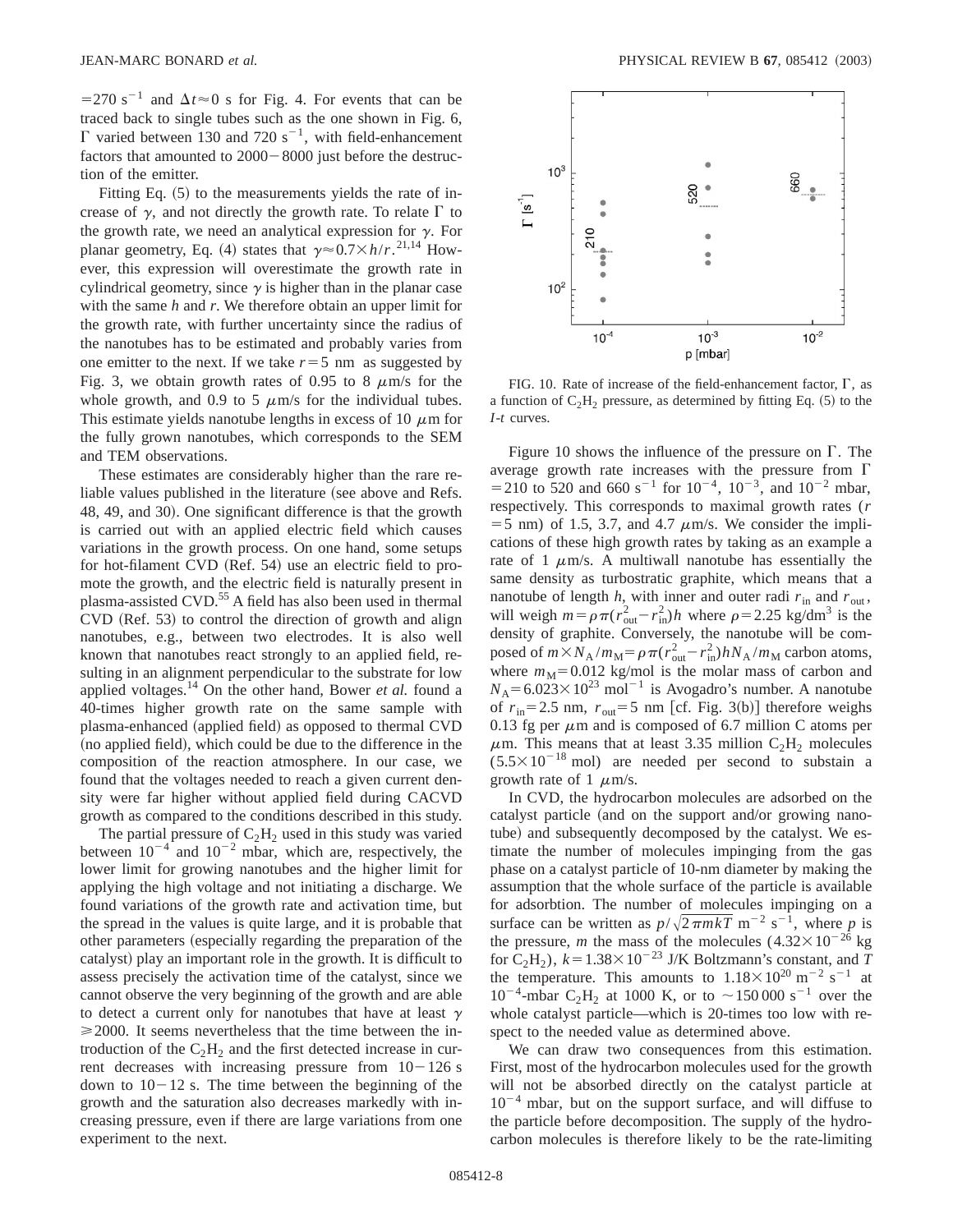

FIG. 11. (a) Emitted current vs time  $(I-t)$  curve and (b) corresponding video frames taken at 2 s interval of nanotubes grown at 700 °C and  $10^{-4}$ -mbar C<sub>2</sub>H<sub>2</sub> under 3-kV applied voltage. The C<sub>2</sub>H<sub>2</sub> has been evacuated, and the heating current was cut at 710 s.

mechanism at such low pressures, which explains the increase in growth rate we observe between  $10^{-4}$  and  $10^{-2}$  mbar. This implies also that decomposition conditions (gas composition, catalyst, support) leading to tip growth (i.e., with the catalyst particle at the tip of the tube) will not allow to sustain the formation of long nanotubes at such pressures, since the surface available for hydrocarbon absorption is too small once the catalyst particle has lifted off from the support surface. Second, the number of hydrocarbon molecules impinging directly on the catalyst particle will be high enough to sustain the growth only at pressures higher than the ones considered here. Baker *et al.* deduced from their measurements at 3 mbar that the growth rate is limited by the diffusion of the carbon through the catalyst particle: $30$ we estimate this transistion between pressure-limited and diffusion-limited growth to be  $10^{-3} - 10^{-2}$  mbar.

### **D. Destruction of emitting tubes**

We have noted above that carbon nanotubes are damaged or destroyed during field emission when the current density exceeds a given limit. We describe in this section an event that was observed at the end of a few runs, and that led to the spectacular degradation of nanotubes.

Figure 11 shows the *I*-*t* curve and corresponding video frames of nanotubes emitting after completion of the growth and evacuation of the hydrocarbon partial pressure. The cathode remains heated at 700 °C, and the field-emitted current is stable at 12  $\mu$ A. The cathode is then cooled, and a decrease of the current is observed, similar to the ones shown in Figs. 2 and 5. After 20 s, however, the current starts increasing again, and the emission images show a behavior consistent with heating of the emitters (increase of the intensity and apparition of the ring, see Fig.  $5$ ), although the cathode remains at room temperature. The current continues to increase sharply beyond the level reached at high temperature, and the emission images begin to show distorted shapes of increasing dimensions. The increase in current is interrupted abruptly around  $10^{-3}$  A, which corresponds to a big ''flash'' on the phosphor screen. The images strongly suggest a collective behavior, conversely to the destruction of nanotubes described above, which is always an isolated event unrelated to the emission properties of other nanotubes. The extremely distorted shapes of the emission patterns suggest that the two emitters involved in the event ruptured and that some graphene sheets were progressively detached from the core of the tube. Although the degradation of the emitters is due to the sharp increase in current, we have at present no satisfying explanation for this behavior.

#### **VI. CONCLUSION**

We have monitored the CVD growth of multiwall carbon nanotubes in real time by measuring the field-emission current and characterizing the field-emission patterns of the growing emitters. The increase in length of the nanotubes, and therefore the increase in the field-enhancement factor, are directly reflected in the increase of the emitted current. This allows to observe the nanotubes growing over the whole cathode, to identify events due to the growth and destruction of individual nanotubes, and to estimate the growth rate. Under our deposition conditions, the nanotubes grow with a closed cap with growth rates over 1  $\mu$ m/s, the growth rate increases with the  $C_2H_2$  pressure, the supply rate of the hydrocarbon to the catalyst particle is the rate-limiting step, and root growth is far more likely.

We are aware that our results may not be directly compared to those obtained under usual CVD conditions. First, the growth is carried out with an applied electric field which may cause variations in the growth process. Second, the partial pressure of hydrocarbons is as low as  $10^{-4}$  mbar, which is at least four orders-of-magnitude lower than usual for CVD, and we have seen that as a consequence the ratelimiting step is not the diffusion of the carbon through the catalyst particle, but rather the supply rate of the hydrocarbon molecules to the particle. Third, the pressure, while very low for CVD, is very high for field emission, which means that molecules from the gas phase may be ionized and bombard the tip.

Nevertheless, our technique allows to obtain precious (and unique) information about the growth. For example, we have noted that the growth of the nanotubes is neither simultaneous nor homogeneous, and that the emitter density remains low in the first minute of exposition to the hydrocarbon gas and increases subsequently afterwards. Subsequent studies will address the influence of temperature, gas mixture, and catalyst on the CVD growth of nanotubes, and we expect significant advances in the understanding of the phenomena related to the growth.

Our technique may also have important technological implications. For field-emission applications, the growth conditions could be tuned and/or modified *during* the growth to match the field-emission properties (emitter and current densities, for example) to the final specifications of the device.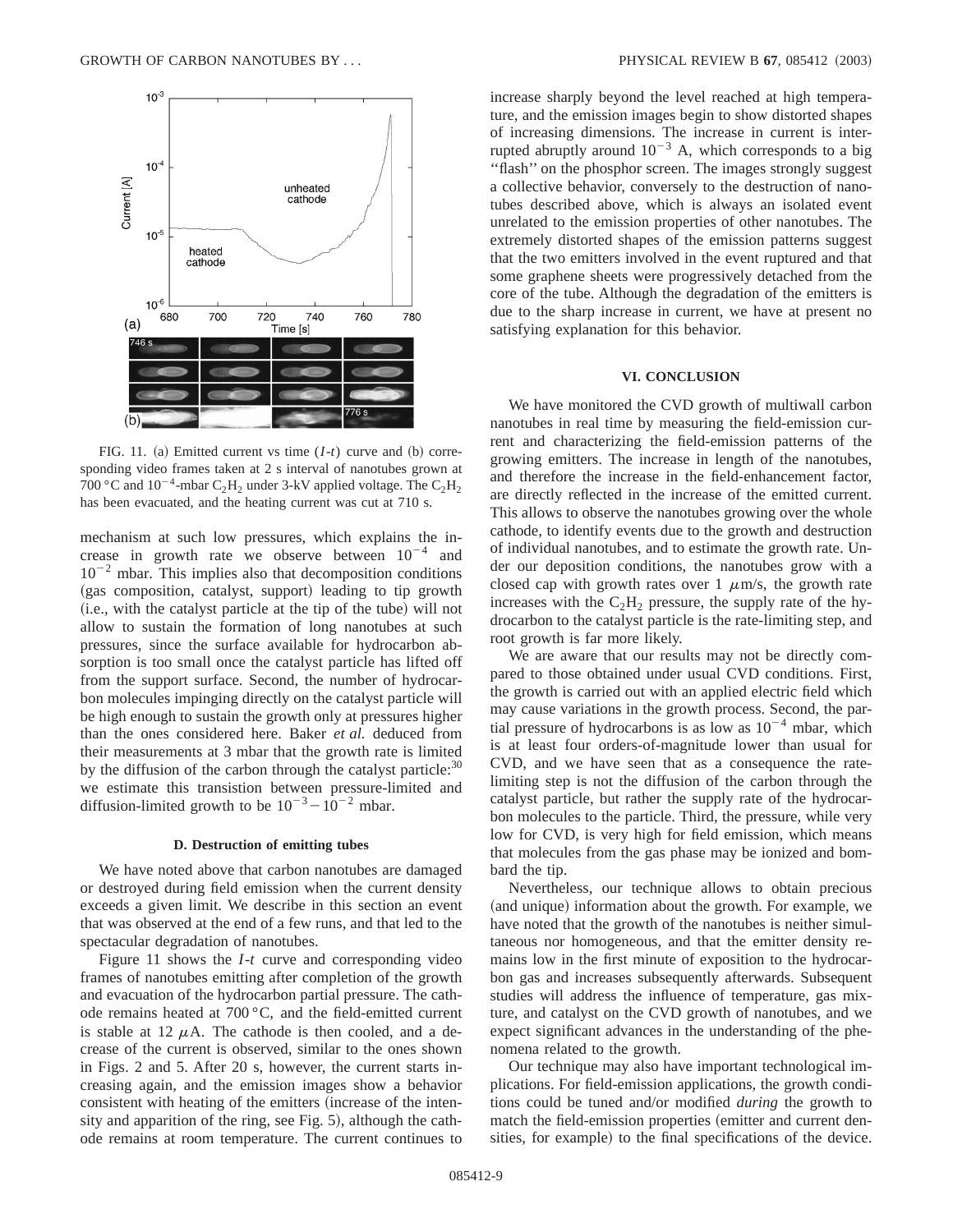The possibilities are even more enticing for the deposition of a single nanotube, for example, in between the two electrodes of a field effect transistor or on scanning probe microscope tip: the growth can be directed by the applied field and monitored by field emission, and can be stopped as the tube reaches the desired length. Besides the obvious option of monitoring, characterizing, and understanding the growth of nanotubes, our method offers therefore fascinating possibilities for the controlled realization of devices.

\*Present address: Rolex S.A., 3-7 rue François-Dussaud, 1211 Genève 24, Switzerland. Email address: jeanmarc.bonard@a3.epfl.ch; URL: http://ipnwww.epfl.ch/ nanotubes.html

- <sup>†</sup>Present address: École d'Ingénieurs du Canton de Vaud, Rte de Cheseaux 1, 1401 Yverdon, Switzerland.
- ‡ Present address: Center Suisse d'Electronique et de Microtechnique SA (CSEM), CH-6055 Alpnach, Switzerland.
- <sup>1</sup>M. Dresselhaus, G. Dresselhaus, and P. Avouris, *Carbon Nanotubes* (Springer, Berlin, 2000).
- 2P. J. F. Harris, *Carbon Nanotubes and Related Structures—New Materials for the Twenty-First Century* (Cambridge University Press, Cambridge, England, 1999).
- 3R. Andrews, D. Jacques, A. M. Rao, T. Rantell, F. Derbyshire, Y. Chen, J. Chen, and R. C. Haddon, Appl. Phys. Lett. **75**"**9**…, 1329  $(1999).$
- <sup>4</sup>C. Laurent, A. Peigney, O. Dumortier, and A. Rousset, J. Eur. Ceram. Soc. **18(14)**, 2005 (1998).<br><sup>5</sup>P. G. Collins, M. S. Arnold, and P. Avouris, Science **292**, 706
- $(2001).$
- 6A. Bachtold, P. Hadley, T. Nakanishi, and C. Dekker, Science **294**, 1317 (2001).
- 7H. Dai, J. H. Hafner, A. G. Rinzler, D. T. Colbert, and R. E. Smalley, Nature (London) **384(6605**), 147 (1996).<br><sup>8</sup>E. B. Cooper, S. R. Manalis, H. Fang, H. Dai, K. Matsumoto, S.
- C. Minne, T. Hunt, and C. F. Quate, Appl. Phys. Lett. **75(22)**, 3566 (1999).
- <sup>9</sup> J. Kong, N. R. Franklin, C. Zhou, M. G. Chapline, S. Peng, K. Cho, and H. Dai, Science 287, 622 (2000).
- 10S. S. Wong, E. Joselevich, A. T. Woolley, C. C. Li, and C. M. Lieber, Nature (London) **394(6688**), 52 (1998). <sup>11</sup> S. S. Wong, A. T. Woolley, E. Joselevich, and C. M. Lieber,
- Chem. Phys. Lett. 306, 219 (1999).
- <sup>12</sup> J.-M. Bonard, H. Kind, T. Stöckli, and L.-O. Nilsson, Solid State Electron. **45**, 893 (2001).
- 13A. M. Cassell, N. R. Franklin, T. W. Tombler, E. M. Chan, J. Han, and H. Dai, J. Am. Chem. Soc. 121, 7975 (1999).
- <sup>14</sup> J.-M. Bonard, K. A. Dean, and B. F. Coll, Phys. Rev. Lett. **89**, 197602 (2002).
- 15W. P. Dyke and W. W. Dolan, Adv. Electron. Electron Phys. **8**, 89  $(1956).$
- <sup>16</sup> J. W. Gadzuk and E. W. Plummer, Rev. Mod. Phys. **45**, 487  $(1973).$
- <sup>17</sup>O. Groning, O. M. Kuttel, C. Emmenegger, P. Groning, and L. Schlapbach, J. Vac. Sci. Technol. B 18(2), 665 (2000). <sup>18</sup> I. Brodie and C. Spindt, Adv. Electron. Electron Phys. 83, 1
- $(1992).$
- $19$ O. Groning (private communication).

# **ACKNOWLEDGMENTS**

We heartily thank the Center Interdépartemental de Microscopie Electronique of EPFL for access to electron microscopes. Financial support was provided by the Swiss National Science Foundation, the TopNANO21 program, NanoLight International Limited, the European Community, and the Federal Office for Education and Science of Switzerland in the framework of the project CANADIS.

- 20N. Xu, in *High Voltage Vacuum Isolation*, edited by R. V. Latham (Academic, London, 1995).
- $21$ C. J. Edgcombe and U. Valdré, J. Microsc.  $203$ , 188  $(2001)$ .
- $22$  J.-M. Bonard, T. Stöckli, O. Noury, and A. Chatelain, Appl. Phys. Lett. **78(17)**, 2775 (2001). <sup>23</sup> J.-M. Bonard, M. Croci, F. Conus, T. Stöckli, and A. Chatelain,
- Appl. Phys. Lett. **81**, 2836 (2002).
- 24A. M. Bonnot, M. N. Semeria, J. F. Boronat, T. Fournier, and L. Pontonnier, Diamond Relat. Mater. 9, 3 (2000).
- 25Z. F. Ren, Z. P. Huang, J. W. Xu, J. H. Wang, P. Bush, M. P. Siegal, and P. N. Provencio, Science 282(5391), 1105 (1998). <sup>26</sup>Z. P. Huang, J. W. Xu, Z. F. Ren, J. H. Wang, M. P. Siegal, and P.
- 
- N. Provencio, Appl. Phys. Lett. **73(26)**, 3845 (1998). <sup>27</sup> Y. Chen, D. T. Shaw, and L. Guo, Appl. Phys. Lett. **76(17)**, 2469  $(2000).$
- <sup>28</sup> C. Klinke, J.-M. Bonard, and K. Kern, Surf. Sci. **492**, 195 (2001).
- $29$  J.-M. Bonard, K. A. Dean, and B. F. Coll (unpublished).
- 30R. T. K. Baker, P. S. Harris, R. B. Thomas, and R. J. Waite, J. Catal. 30, 86 (1973).
- $31$ O. Noury, M. Croci, T. Stöckli, A. Chatelain, and J.-M. Bonard, Chem. Phys. Lett. 346, 349 (2001).
- <sup>32</sup>M. Croci, J.-M. Bonard, O. Noury, T. Stöckli, and A. Chatelain, Chem. Vap. Deposition 8, 89 (2002).
- 33M. Croci and J.-M. Bonard, NanoLight International Limited, Patent No. W002068323 (pending).
- <sup>34</sup>R. H. Good and E. W. Müller, *Handbuch der Physik* (Springer, Berlin, 1956), Vol. 21, p. 176.
- <sup>35</sup> R. Gomer, Surf. Sci. **299/300**, 129 (1994).
- <sup>36</sup>R. Gomer, *Field Emission and Field Ionization* (Harvard University, Cambridge, MA, 1961).
- 37Y. Saito, K. Hamaguchi, K. Hata, K. Tohji, A. Kasuya, Y. Nishina, K. Uchida, Y. Tasaka, F. Ikazaki, and M. Yumura, Ultramicroscopy  $73(1-4)$ , 1  $(1998)$ .
- 38K. A. Dean, P. von Allmen, and B. R. Chalamala, J. Vac. Sci. Technol. B 17(5), 1959 (1999).
- 39K. A. Dean, T. P. Burgin, and B. R. Chalamala, Appl. Phys. Lett. **79**, 1873 (2001).
- <sup>40</sup> K. Hata, A. Takakura, and Y. Saito, Surf. Sci. **490**, 296 (2001).
- $^{41}$ C. J. Edgcombe and U. Valdré, Philos. Mag. B **82**, 987 (2002).
- 42S. T. Purcell, P. Vincent, C. Journet, and V. T. Binh, Phys. Rev. Lett. 88, 105502 (2002).
- $43$  J.-M. Bonard, C. Klinke, K. A. Dean, and B. F. Coll (unpublished).
- 44R. T. K. Baker, in *Carbon Fibers, Filaments, and Composites*, *NATO Advanced Studies Institute, Series E, Vol. 177 (Plenum,* New York, 1990), p. 507.
- 45R. T. K. Baker, J. R. Alonzo, J. A. Dumesic, and D. J. C. Yates, J. Catal. 77, 74 (1982).